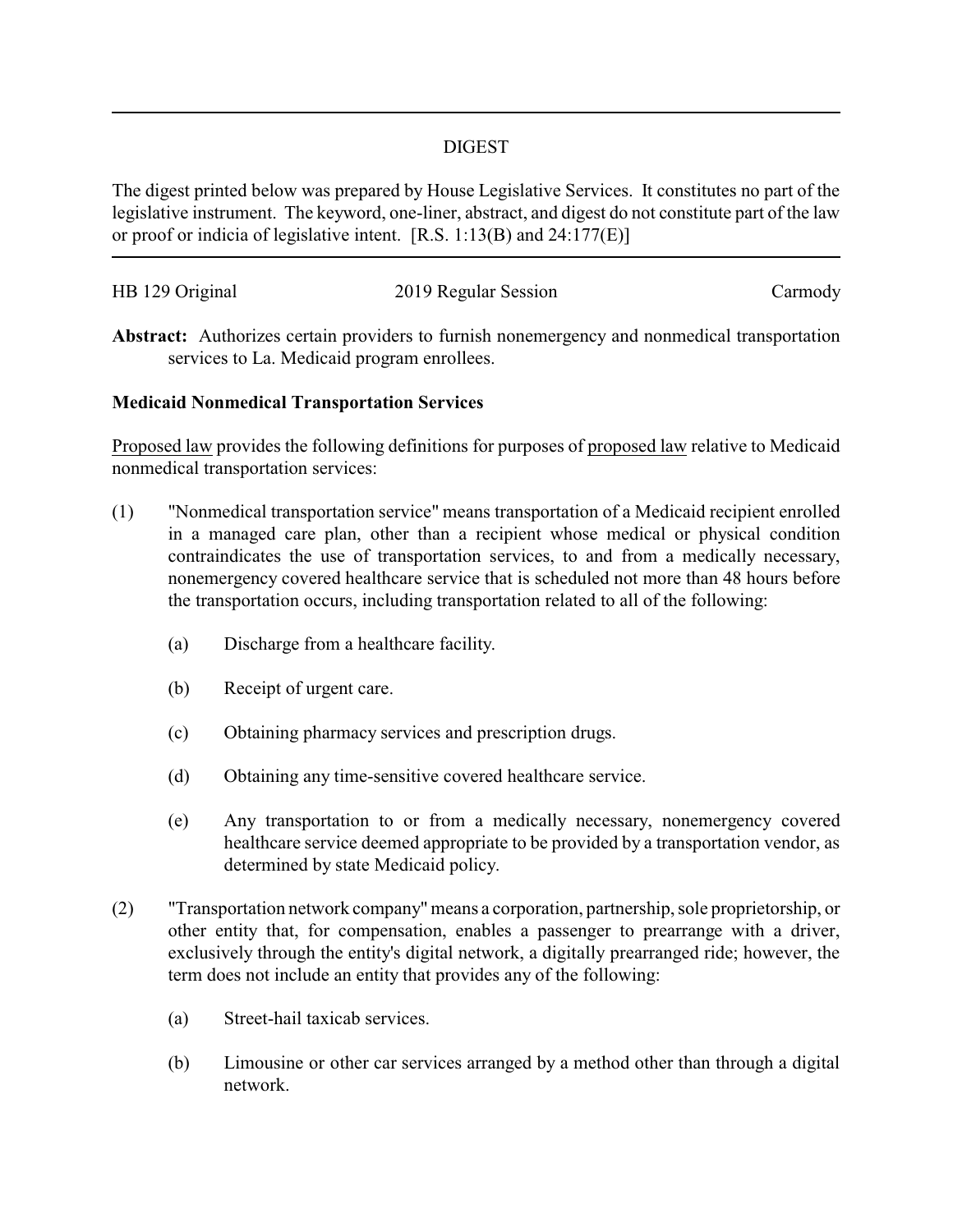- (c) Shared expense carpool or vanpool arrangements.
- (d) A type of ride service for which either of the following conditions apply:
	- (i) The fee received by the driver does not exceed the driver's costs of providing the ride.
	- (ii) The driver receives a fee that exceeds the driver's costs associated with providing the ride but makes not more than three round-trips per day between the driver's or passenger's place of employment and the driver's or passenger's home.
- (5) "Transportation vendor" means an entity, including a transportation network company, that contracts with a Medicaid managed care organization to provide nonmedical transportation services.

Proposed law requires the La. Department of Health (LDH) to promulgate administrative rules regarding the manner in which nonmedical transportation services may be arranged and provided. Stipulates that, at minimum, the rules shall provide for all of the following:

- (1) A requirement that each of the state's Medicaid managed care organizations create a process to verify that a passenger is eligible to receive nonmedical transportation services.
- (2) A requirement that each of the state's Medicaid managed care organizations create a process to ensure that nonmedical transportation services are provided only to and from covered healthcare services.
- (3) A requirement that each transportation vendor, before permitting a motor vehicle operator to provide nonmedical transportation services, confirm all of the following:
	- (a) That the operator is at least 18 years of age.
	- (b) That the operator maintains a valid driver's license issued by this state, another U.S. state, or the District of Columbia.
	- (c) That the operator possesses proof of registration and automobile financial responsibility for each motor vehicle to be used to provide nonmedical transportation services.
- (4) A requirement that each transportation vendor, before permitting a motor vehicle operator to provide nonmedical transportation services, conduct, or cause to be conducted, a local, state, and national criminal background check for the operator and a determination of whether the operator is registered in the national sex offender public website.
- (5) A requirement that each transportation vendor confirm that any vehicle to be used to provide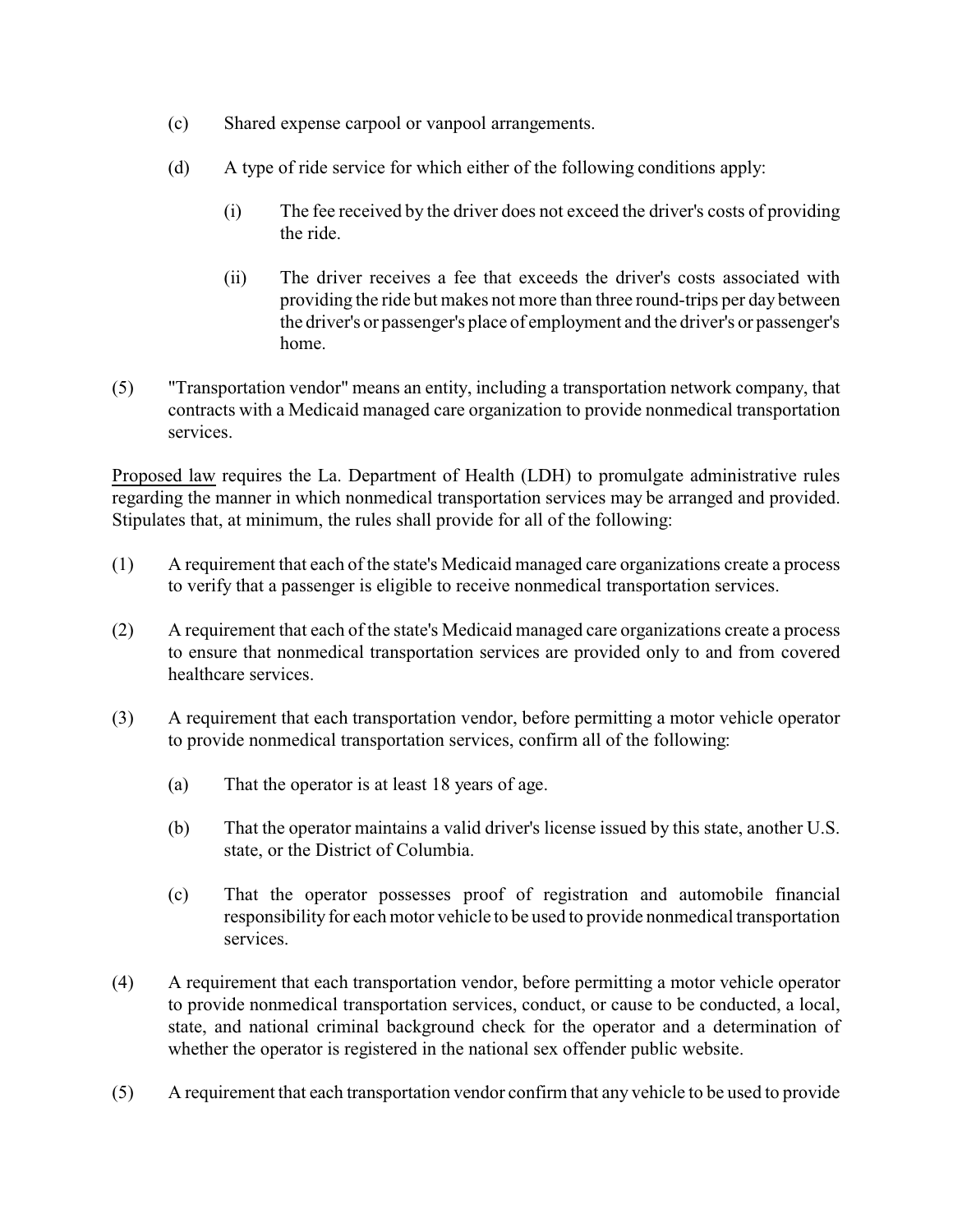nonmedical transportation services meets the applicable requirements of present law relative to vehicle registration and has at least four doors.

(6) A requirement that each transportation vendor obtain and review the operator's driving record.

Proposed law prohibits a motor vehicle operator from providing nonmedical transportation services if the operator meets any of the following conditions:

- (1) He has been convicted in the preceding three-year period of any of the following:
	- (a) More than three offenses classified by the Dept. of Public Safety and Corrections as moving violations.
	- (b) One or more of the following offenses: Resisting an officer under R.S. 14:108 or flight from an officer under R.S. 14:108.1, reckless operation of a vehicle, driving without a valid driver's license, or driving with a suspended driver's license.
- (2) He has been convicted in the preceding seven-year period of any of the following:
	- (a) Operating a vehicle while intoxicated.
	- (b) Use of a motor vehicle to commit a felony.
	- (c) A felony crime involving property damage.
	- (d) Fraud.
	- (e) Theft.
	- (f) A crime of violence, including any assault.
	- (g) An act of terrorism.
- (3) He is found to be registered in the national sex offender public website.

Proposed law prohibits LDH from requiring a motor vehicle operator to enroll as a Medicaid provider in order to provide nonmedical transportation services. Also prohibits LDH from requiring Medicaid managed care organizations to credential a motor vehicle operator to provide nonmedical transportation services.

Proposed law provides that notwithstanding any provision of present law to the contrary, a motor vehicle operator who is part of a transportation network company's network and who satisfies the requirements provided in proposed law and in LDH administrative rules is qualified to provide nonmedical transportation services.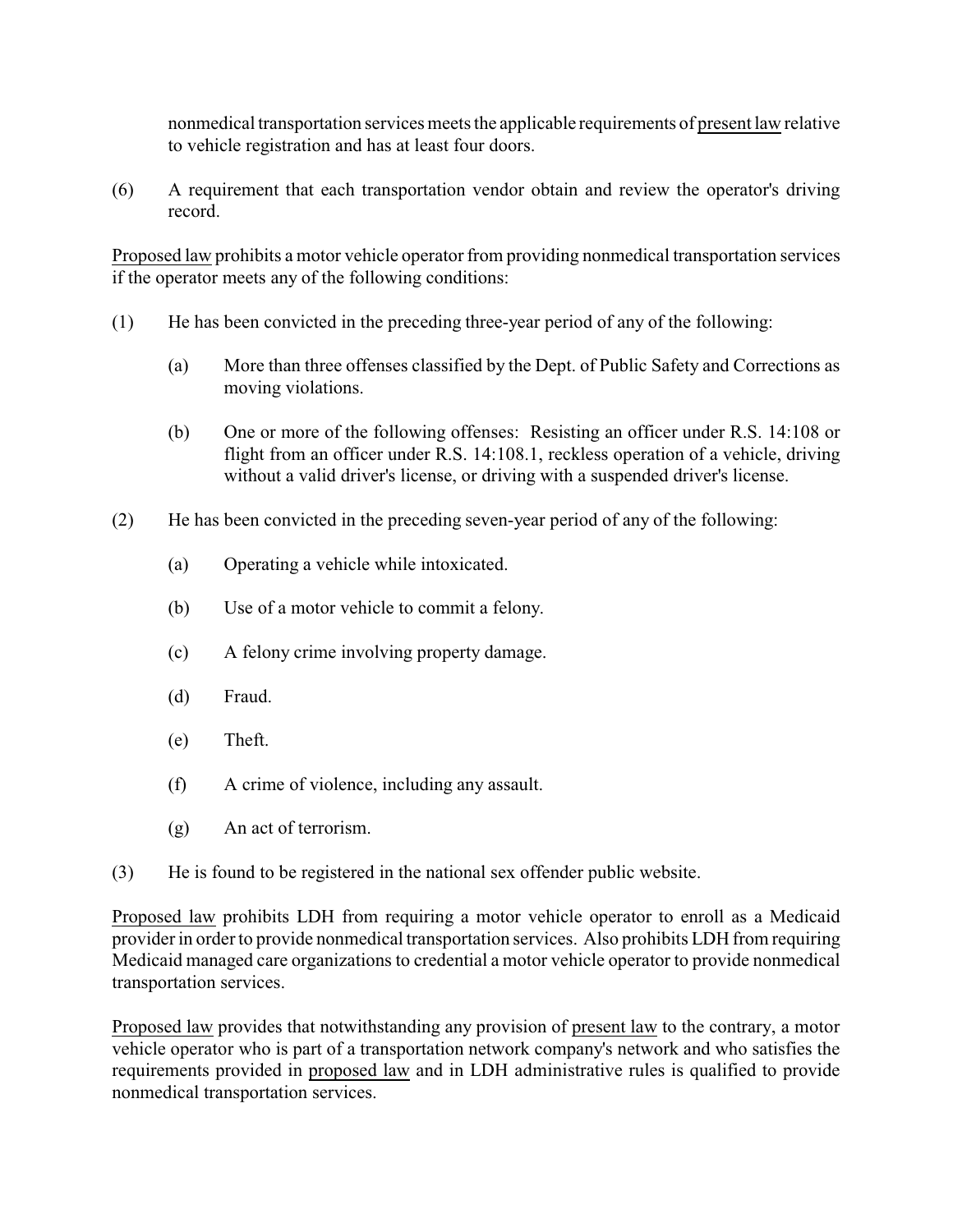## **Medicaid Managed Care Transportation Program**

Present law provides relative to the operation of major aspects of the state Medicaid program through a system known as managed care in which health benefits and services are delivered through contracted arrangements between the state and managed care organizations that accept a fixed permember per-month payment for those services.

Proposed law retains present law and adds thereto provisions creating a Medicaid managed care transportation program.

Proposed law adds the following definitions to present law relative to Medicaid managed care:

- (1) "Managed transportation organization" means any of the following:
	- (a) A regional transit entity as defined in present law.
	- (b) An entity that contracts with LDH to provide or arrange for the provision of nonemergency transportation services under the medical transportation program.
	- (c) A local private transportation provider approved by LDH to provide Medicaid nonemergency medical transportation services.
	- (d) Any other entity determined by LDH to meet the requirements of managed transportation organizations provided in proposed law.
- (2) "Medical transportation program" means the program established in proposed law that provides nonemergency transportation services to and from covered healthcare services, based on medical necessity, to Medicaid enrollees who have no other means of transportation.
- (3) "Nonmedical transportation service" means transportation of a Medicaid recipient enrolled in a managed care plan, other than a recipient whose medical or physical condition contraindicates the use of transportation services, to and from a medically necessary, nonemergency covered healthcare service that is scheduled not more than 48 hours before the transportation occurs, including transportation related to all of the following:
	- (a) Discharge from a healthcare facility.
	- (b) Receipt of urgent care.
	- (c) Obtaining pharmacy services and prescription drugs.
	- (d) Obtaining any time-sensitive covered healthcare service.
	- (e) Any transportation to or from a medically necessary, nonemergency covered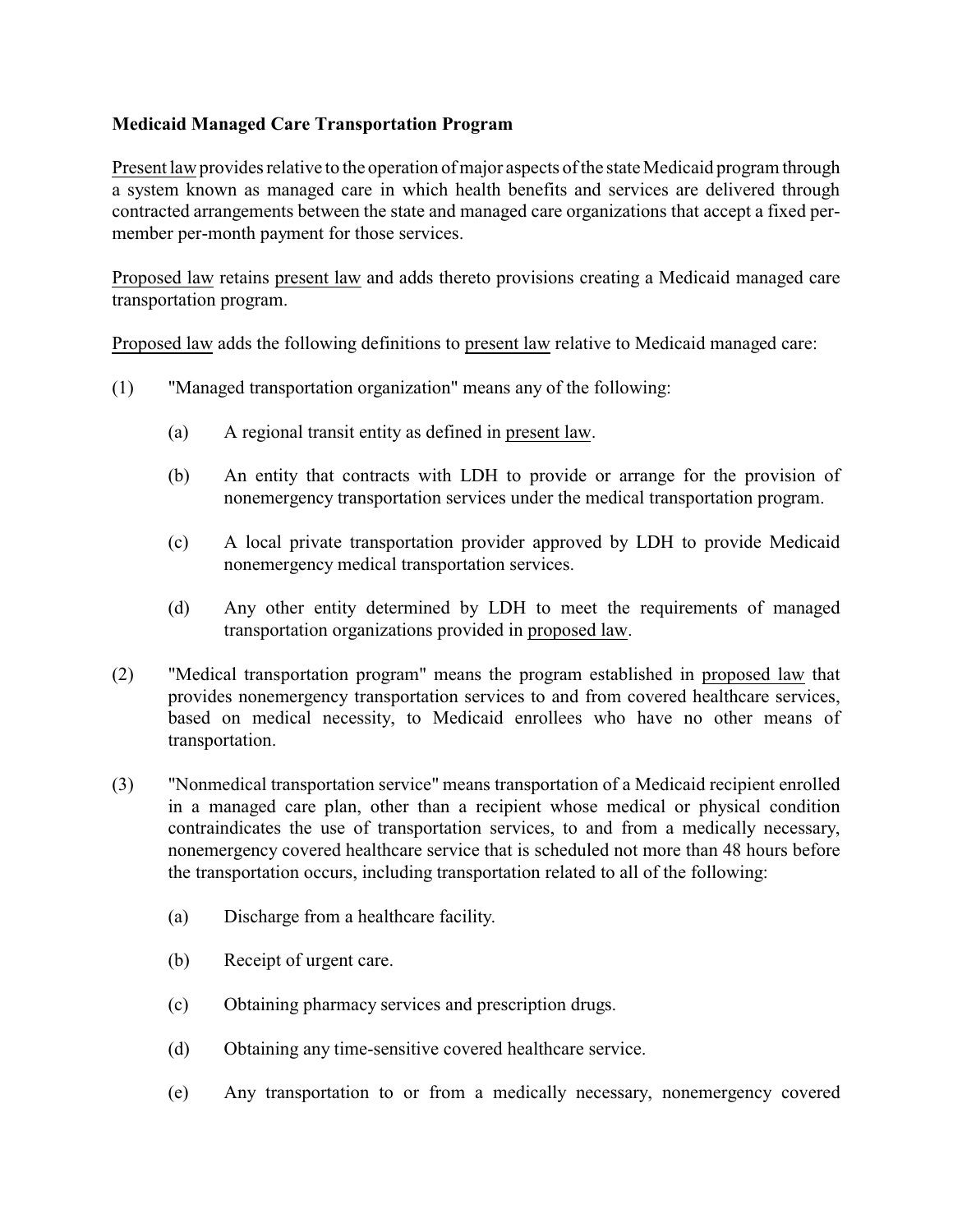healthcare service deemed appropriate to be provided by a transportation vendor, as determined by state Medicaid policy.

- (4) "Transportation network company"means a corporation, partnership, sole proprietorship, or other entity that, for compensation, enables a passenger to prearrange with a driver, exclusively through the entity's digital network, a digitally prearranged ride; however, the term does not include an entity that provides any of the following:
	- (a) Street-hail taxicab services.
	- (b) Limousine or other car services arranged by a method other than through a digital network.
	- (c) Shared expense carpool or vanpool arrangements.
	- (d) A type of ride service for which either of the following conditions apply:
		- (i) The fee received by the driver does not exceed the driver's costs of providing the ride.
		- (ii) The driver receives a fee that exceeds the driver's costs associated with providing the ride but makes not more than three round-trips per day between the driver's or passenger's place of employment and the driver's or passenger's home.
- (5) "Transportation vendor" means an entity, including a transportation network company, that contracts with a Medicaid managed care organization to provide nonmedical transportation services.

Proposed law requires LDH to provide medical transportation services on a regional basis through a managed transportation deliverymodel using managed transportation organizations and providers that, at minimum, meet all of the following conditions and qualifications:

- (1) Operate under a capitated rate system.
- (2) Assume financial responsibility under a full-risk model.
- (3) Operate a call center.
- (4) Use fixed routes when available and appropriate.
- (5) Agree to provide data to LDH if the department determines that the data is required to receive federal matching funds.

Proposed law requires LDH to procure managed transportation organizations under the medical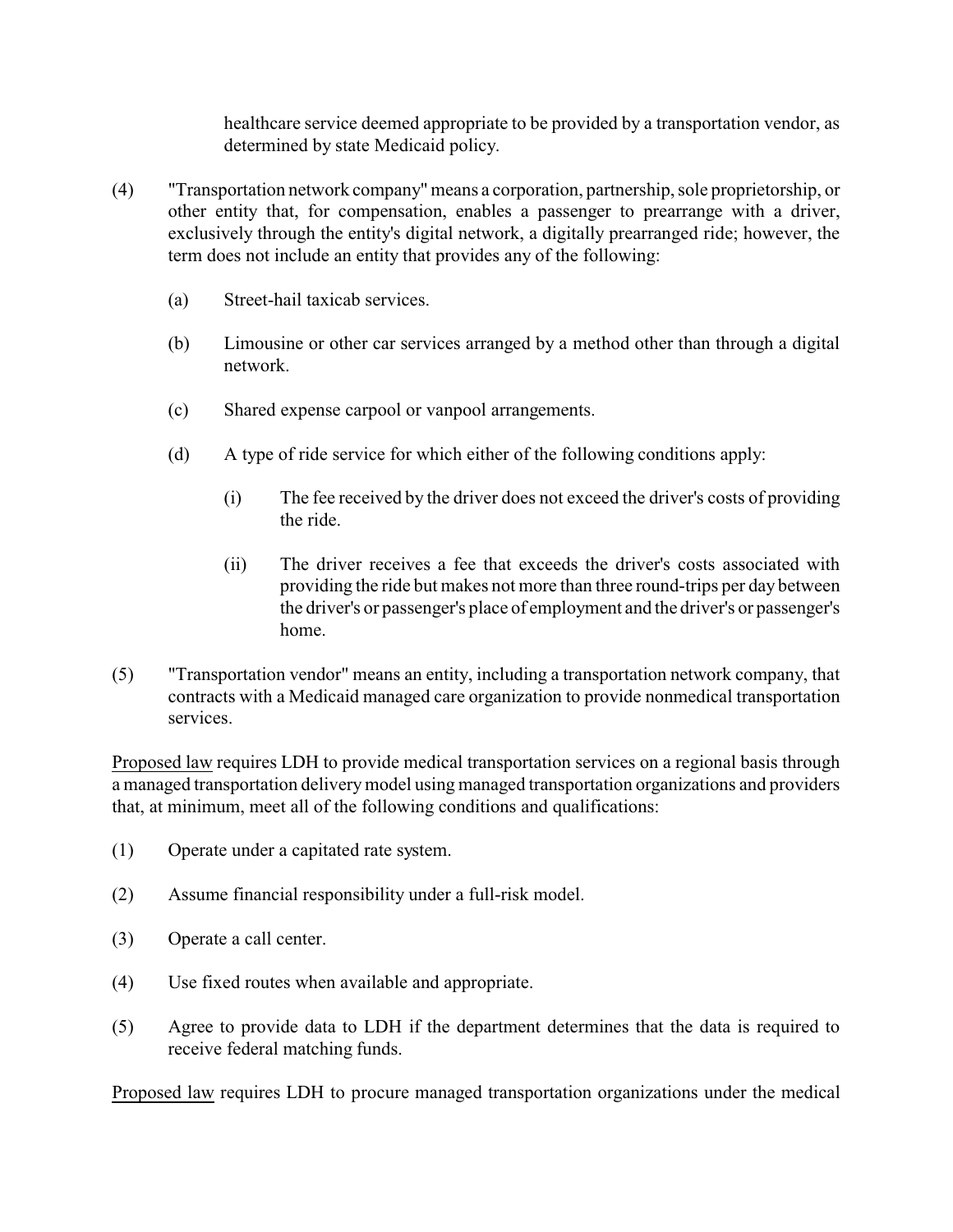transportation program through a competitive bidding process for each managed transportation region.

Proposed law requires managed transportation organizations that participate in the medical transportation program to attempt to contract with providers that, at minimum, meet all of the following conditions and qualifications:

- (1) Are considered significant traditional providers as defined in rule by LDH.
- (2) Except as otherwise provided in proposed law, meet minimum quality and efficiency measures and other requirements that may be imposed by the managed transportation organization.
- (3) Agree to accept the prevailing contract rate of the managed transportation organization.

Proposed law provides that, to the extent allowed by federal law, a managed transportation organization may own, operate, and maintain a fleet of vehicles or contract with an entity that owns, operates, and maintains a fleet of vehicles. Provides relative to administrative controls to be exercised by LDH relative to such fleets of vehicles.

Proposed law authorizes managed transportation organizations to subcontract with a transportation network companyto providemedical transportation services pursuant to proposed law. Provides that a rule or other requirement adopted by LDH pursuant to proposed law shall not apply to the subcontracted transportation network company or a motor vehicle operator who is part of the company's network. Stipulates that neither LDH or the managed transportation organization shall require a motor vehicle operator who is part of the subcontracted transportation network company's network to enroll as a Medicaid provider in order to provide services in accordance with proposed law.

Proposed law provides that notwithstanding any provision of present law to the contrary, a motor vehicle operator who is part of the network of a transportation network company that subcontracts with a managed transportation organization, as authorized in proposed law, is qualified to provide services in accordance with proposed law if the following conditions are met:

- (1) The transportation network company has satisfied the requirements for transportation vendors with respect to motor vehicle operators provided in proposed law relative to nonmedical transportation services.
- (2) The motor vehicle operator does not meet any disqualifying condition provided in proposed law relative to nonmedical transportation services.

Proposed law requires Medicaid managed care organizations to arrange for the provision of nonmedical transportation services that conform with the requirements of proposed law. Authorizes managed care organizations to contract with transportation vendors or other third parties to arrange for the provision of nonmedical transportation services. Provides that if a managed care organization